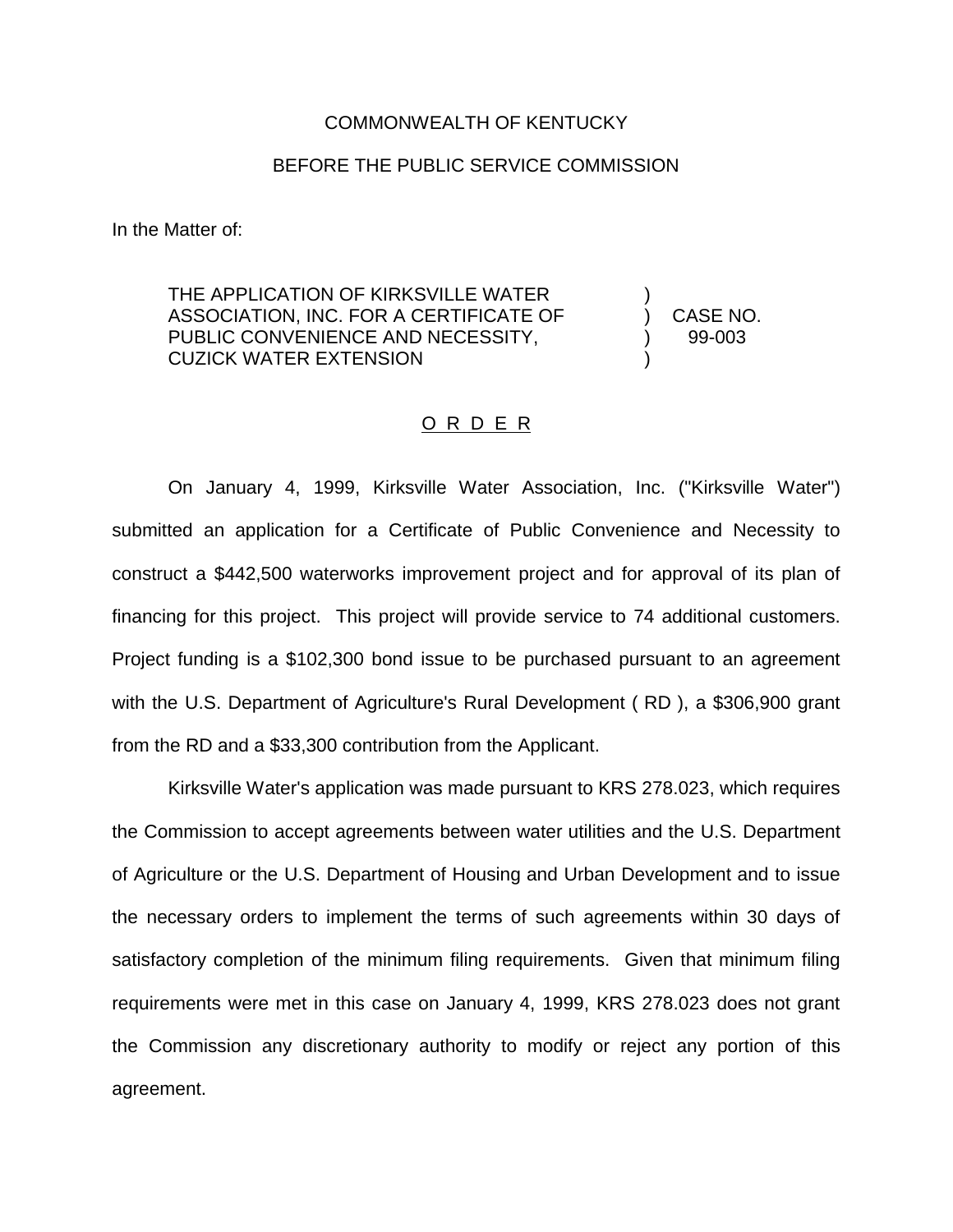## IT IS THEREFORE ORDERED that:

1. Kirksville Water is hereby granted a Certificate of Public Convenience and Necessity for the proposed construction project.

2. Kirksville Water's proposed plan of financing with RD is accepted.

3. Kirksville Water is authorized to issue bonds not to exceed \$102,300.

4. Kirksville Water shall file a copy of the "as-built" drawings and a certified statement that the construction has been satisfactorily completed in accordance with the contract plans and specifications within 60 days of the substantial completion of the construction certificated herein.

5. Kirksville Water shall monitor the adequacies of the expanded water distribution system after construction. If the level of service is inadequate or declining or the pressure to any customer falls outside the requirements of 807 KAR 5:066, Section 5(1), Kirksville Water shall take immediate action to bring the system into compliance with Commission regulations.

Nothing contained herein shall be deemed a warranty of the Commonwealth of Kentucky, or any agency thereof, of the financing herein accepted.